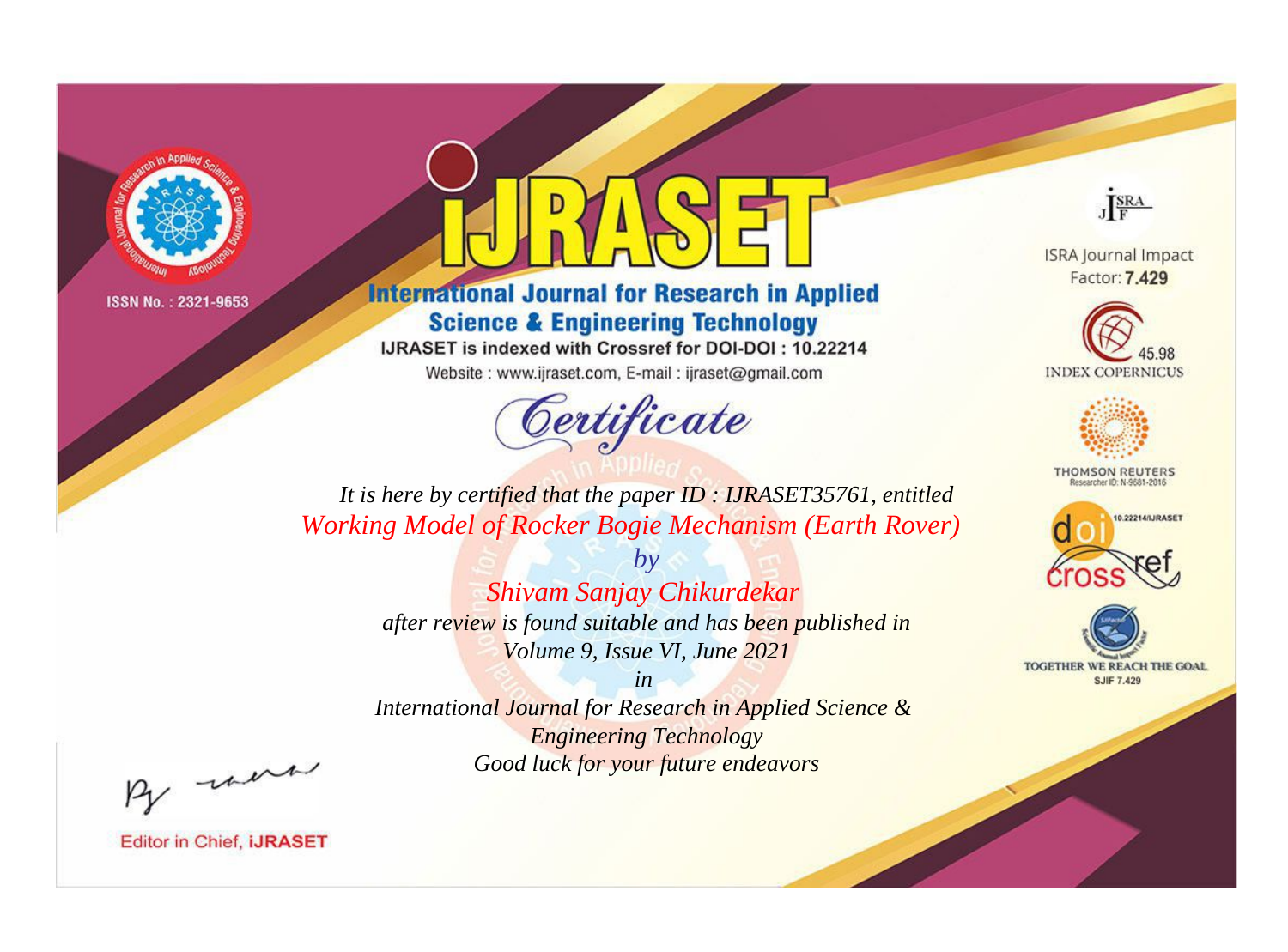

## **International Journal for Research in Applied Science & Engineering Technology**

IJRASET is indexed with Crossref for DOI-DOI : 10.22214

Website: www.ijraset.com, E-mail: ijraset@gmail.com



JERA

**ISRA Journal Impact** Factor: 7.429





**THOMSON REUTERS** 



TOGETHER WE REACH THE GOAL **SJIF 7.429** 

It is here by certified that the paper ID: IJRASET35761, entitled **Working Model of Rocker Bogie Mechanism (Earth Rover)** 

> $h\nu$ **Pravin Prakash Gaikwad** after review is found suitable and has been published in Volume 9, Issue VI, June 2021

> $in$ International Journal for Research in Applied Science & **Engineering Technology** Good luck for your future endeavors

By morn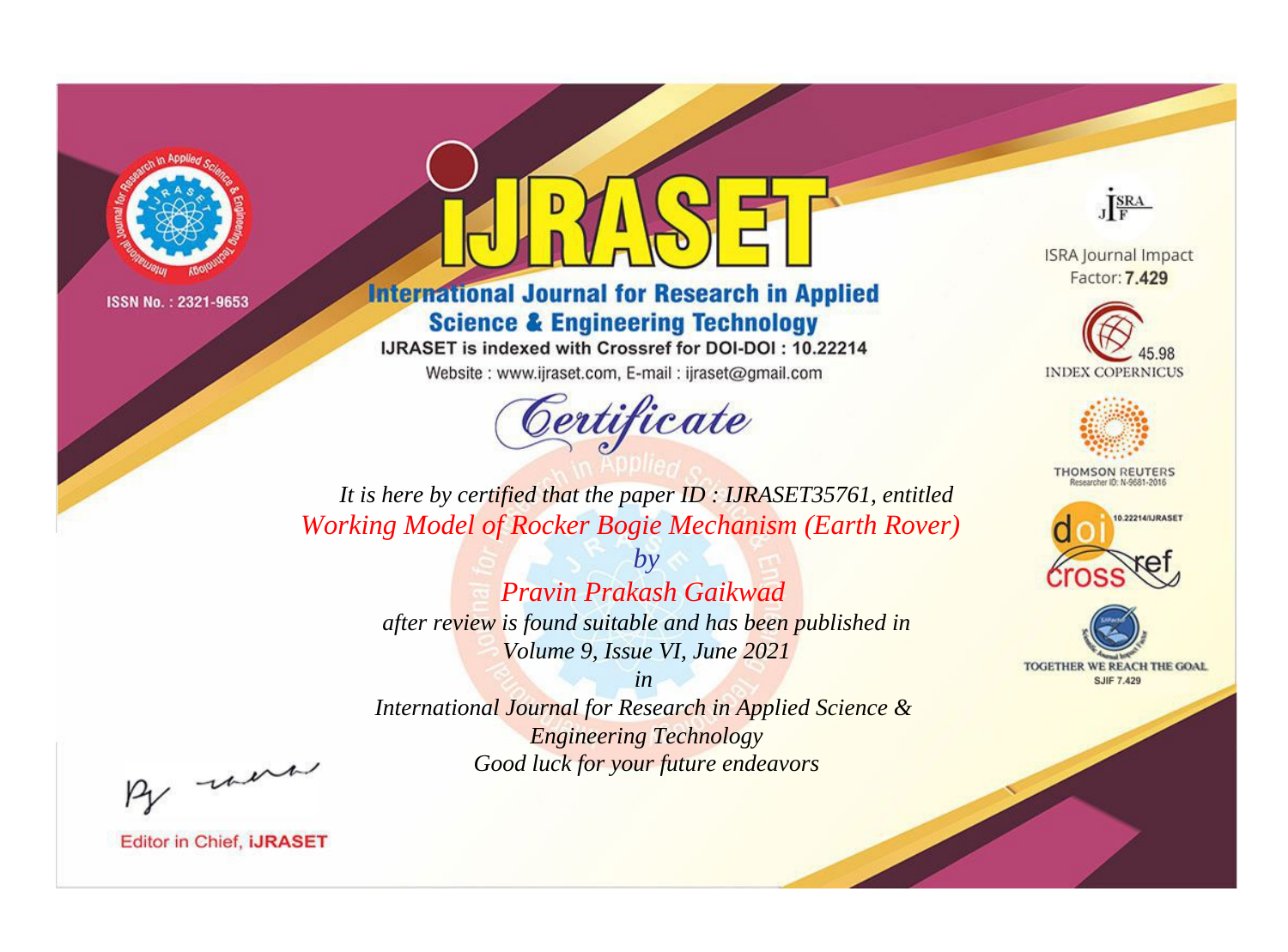

## **International Journal for Research in Applied Science & Engineering Technology**

IJRASET is indexed with Crossref for DOI-DOI: 10.22214

Website: www.ijraset.com, E-mail: ijraset@gmail.com



JERA

**ISRA Journal Impact** Factor: 7.429





**THOMSON REUTERS** 



TOGETHER WE REACH THE GOAL **SJIF 7.429** 

It is here by certified that the paper ID: IJRASET35761, entitled **Working Model of Rocker Bogie Mechanism (Earth Rover)** 

> $b\nu$ **Dhiraj Dilip Satpute** after review is found suitable and has been published in Volume 9, Issue VI, June 2021

 $in$ International Journal for Research in Applied Science & **Engineering Technology** Good luck for your future endeavors

By morn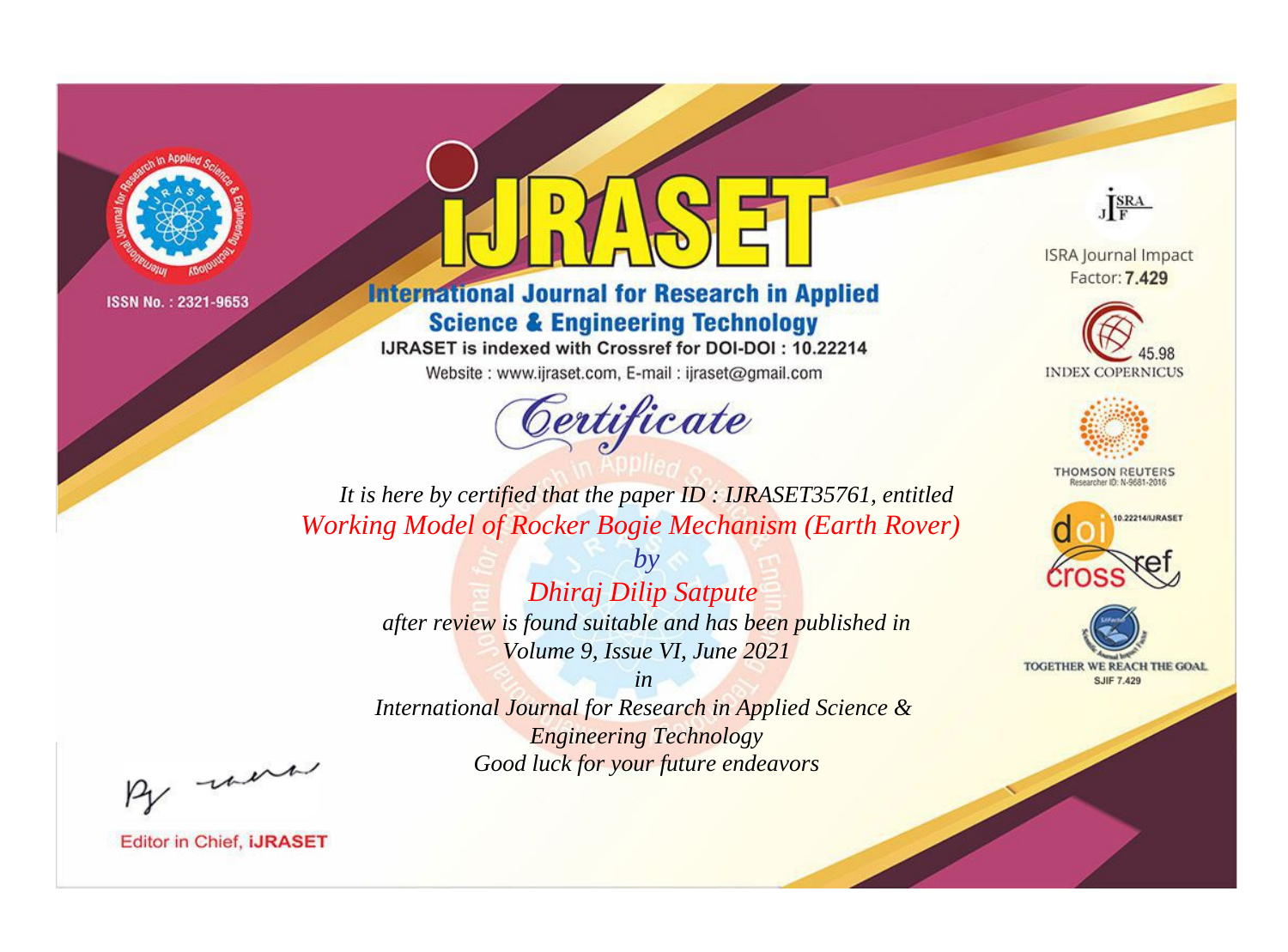

## **International Journal for Research in Applied Science & Engineering Technology**

IJRASET is indexed with Crossref for DOI-DOI: 10.22214

Website: www.ijraset.com, E-mail: ijraset@gmail.com



JERA

**ISRA Journal Impact** Factor: 7.429





**THOMSON REUTERS** 



TOGETHER WE REACH THE GOAL **SJIF 7.429** 

It is here by certified that the paper ID: IJRASET35761, entitled Working Model of Rocker Bogie Mechanism (Earth Rover)

> $b\nu$ **Vinayak Suresh Godase** after review is found suitable and has been published in Volume 9, Issue VI, June 2021

 $in$ International Journal for Research in Applied Science & **Engineering Technology** Good luck for your future endeavors

By morn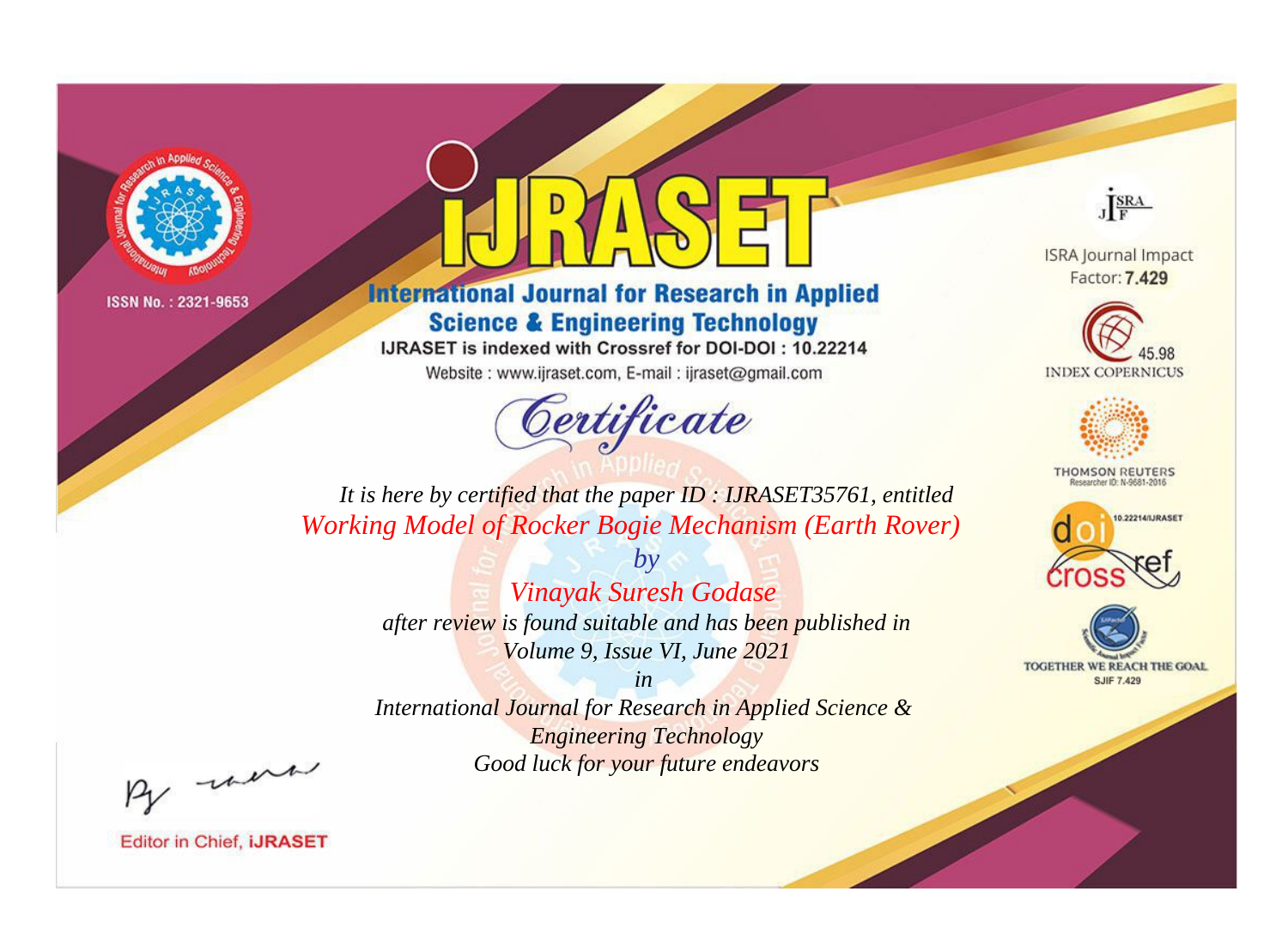

## **International Journal for Research in Applied Science & Engineering Technology**

IJRASET is indexed with Crossref for DOI-DOI: 10.22214

Website: www.ijraset.com, E-mail: ijraset@gmail.com



JERA

**ISRA Journal Impact** Factor: 7.429





**THOMSON REUTERS** 



TOGETHER WE REACH THE GOAL **SJIF 7.429** 

It is here by certified that the paper ID: IJRASET35761, entitled **Working Model of Rocker Bogie Mechanism (Earth Rover)** 

> $b\nu$ Prathamesh Tanaji Pethkar after review is found suitable and has been published in Volume 9, Issue VI, June 2021

 $in$ International Journal for Research in Applied Science & **Engineering Technology** Good luck for your future endeavors

By morn